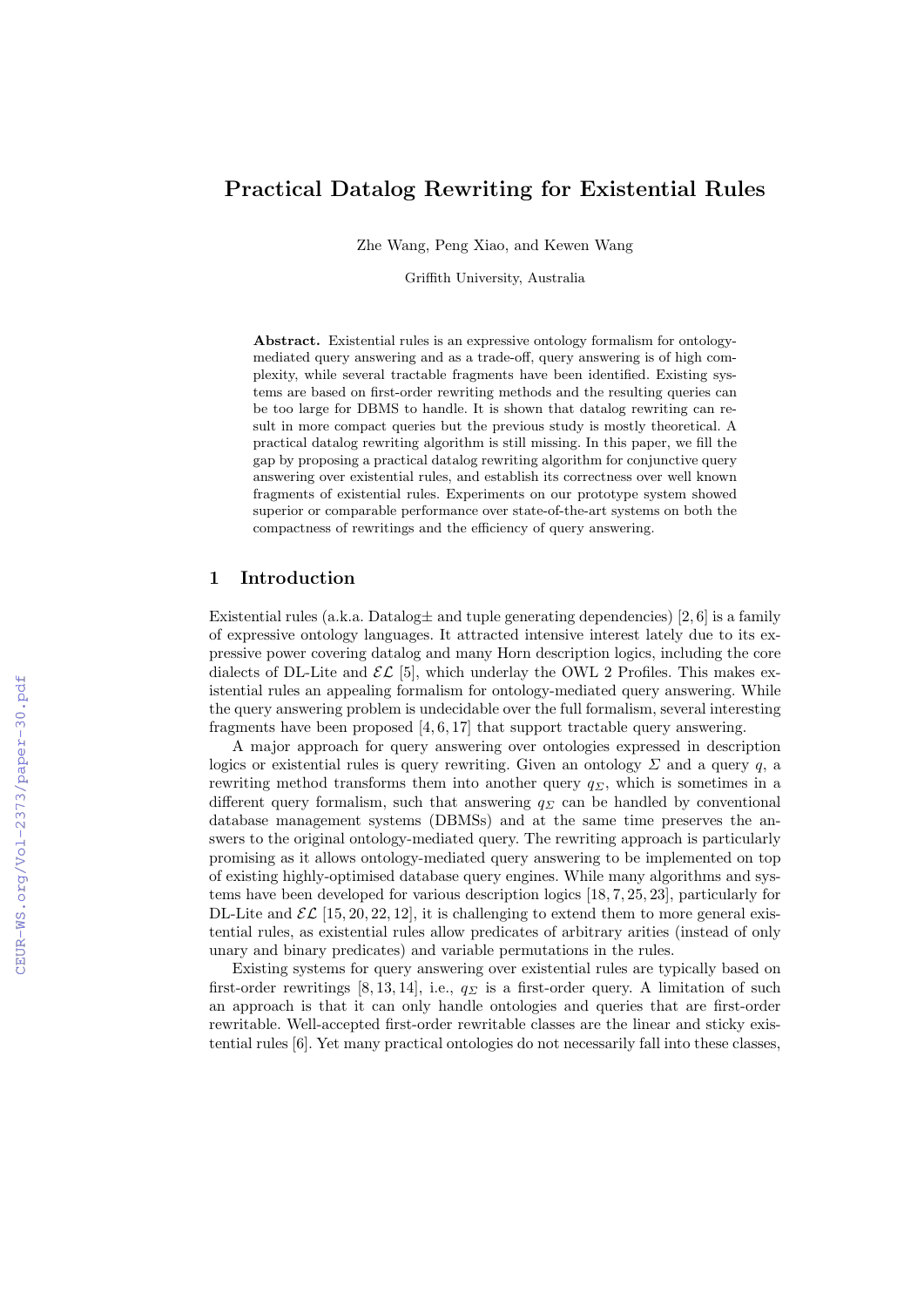#### 2 Zhe Wang, Peng Xiao, and Kewen Wang

such as some ontologies formulated in  $\mathcal{EL}$ . Even for ontologies and queries that are first-order rewritable, the results of rewriting can suffer from a significant blow-up and become difficult for DBMSs to handle [19].

On the other hand, taking datalog as the target query language can lead to much more compact rewritings and it is shown for description logics that executing (nonrecursive) datalog rewritings is much more feasible for DBMSs than equivalent firstorder rewritings [12]. All ontologies and queries that are first-order rewritable are trivially datalog rewritable, and more datalog rewritable classes are known, such as the guarded existential rules [9]. However, existing research on datalog rewriting of existential rules are mostly theoretical [10,3] (refer to [1] for a detailed discussion). While several algorithms and systems have been developed for datalog rewriting for various description logics [7, 12], to the best of our knowledge, a practical system is still missing for datalog rewriting over more general existential rules.

In this paper, we fill the gap by presenting both a practical algorithm and a prototype system for datalog rewriting and query answering over existential rules. Our algorithm is based on the notion of unfolding [24] and the observation that unfolding can generate a datalog rewriting whenever it exists. Yet instead of naive unfolding, to achieve compactness of rewriting, we separate the results of unfolding into short rules by introducing fresh predicates and reusing such predicates when possible. Such a separation technique not only reduces the length of generated rules but also facilitates structure sharing (via the reuse of predicates). While such a rewriting process may not terminate, we move on to identify classes of ontologies where the rewriting process terminates and produce correct datalog rewritings, including both a novel class and several existing well-accepted classes. After that, we introduce a practical algorithm for computing the datalog rewriting through constructing rewriting graphs, which again facilitates structure sharing and can be seen as a decomposed representation of rewritings. Finally, we implemented our algorithm as a prototype system and evaluate it against the state-of-the-art systems for both existential rules and description logics on commonly used benchmark ontologies and queries.

#### 2 Preliminaries

Let  $N_c$ ,  $N_n$ , and  $N_v$  be disjoint, countably infinite sets of constants, (labelled) nulls, and variables respectively. A term is either a constant, null, or variable. We assume standard first-order logic notions, such as predicates, (ground) atoms, formulas, entailment ( $\models$ ) and equivalence  $(\equiv)$ . An *instance* is a (possibly infinite) set of atoms that contains only constants and nulls. A dataset is a finite ground instance. For a formula or an instance  $\varphi$ , var $(\varphi)$  denotes the variables in  $\varphi$ .

An existential rule (or a rule)  $r$  is a formula of the form

$$
\forall \boldsymbol{x}.\forall \boldsymbol{y}.[\exists \boldsymbol{z}.\varphi(\boldsymbol{x},\boldsymbol{z}) \gets \psi(\boldsymbol{x},\boldsymbol{y})]
$$

where x, y and z are pairwise disjoint vectors of variables, and  $\varphi(x, z)$  and  $\psi(x, y)$ are conjunctions of atoms with variables from respectively  $x\cup z$  and  $x\cup y$ . We assume rules do not contain constants. Variables in  $x$  are called frontier variables, denoted fr(r). and those in z are called existential variables, denoted  $ext(r)$ . Formula  $\varphi$  is the head of the rule r, denoted head(r), and formula  $\psi$  is the body of r, denoted body(r);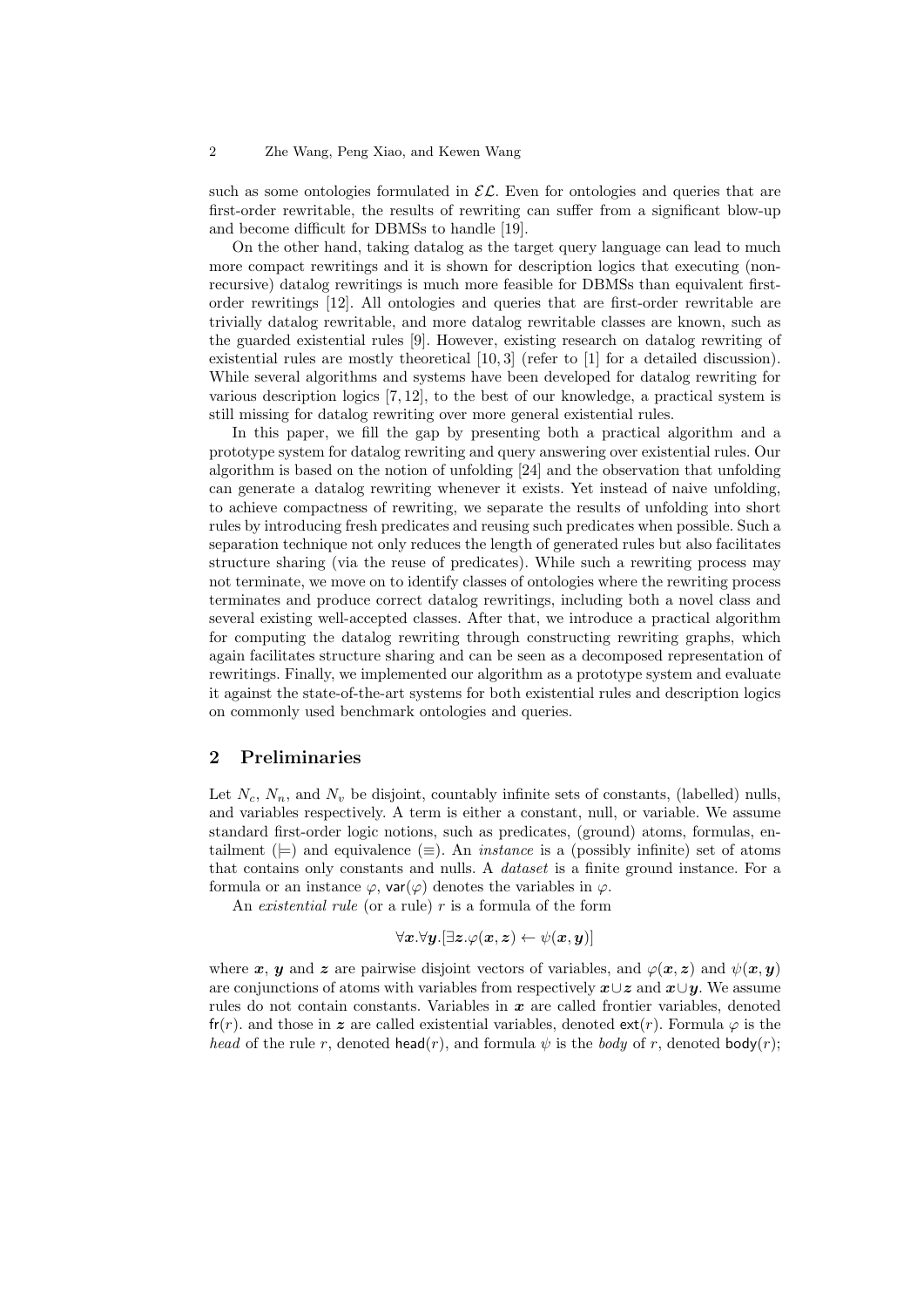again, they can be seen as (existentially quantified conjunctions of) sets of atoms. For brevity, universal quantifiers in a rule are often omitted, and we sometimes express rule r as head(r)  $\leftarrow$  body(r). A *datalog* rule r is an existential rule whose head consists of a single atom and  $ext(r)$  is empty.

A conjunctive query (CQ) q is a first-order formula of the form  $\exists u.\varphi(\mathbf{x}, \mathbf{u})$ , where x and y are tuples of variables and  $\phi$  is a conjunction of atoms containing only constants and variables from  $x \cup y$ . Sometimes it is convenient to treat it as a datalog rule  $Q(x) \leftarrow \varphi(x, y)$  where Q is a fresh predicate with arity |x|. If x is empty then q is a Boolean CQ (BCQ). Answering CQs can be reduced to that of BCQs and hence w.l.o.g. we consider only BCQs in this paper. For convenience, we assume a fixed renaming between variables and labelled nulls, which allows us to identify a BCQ with the set of its atoms where all the variables are renamed as nulls, and vice versa. A union of BCQs (UCQ) is a disjunction of BCQs, which is seen as a finite set of finite instances.

An ontology-mediated query (OMQ) is a pair  $Q = (\Sigma, q)$  with  $\Sigma$  a finite set of rules and q a BCQ. The answer of Q over a dataset D is true if  $\Sigma \cup D = q$ , and false otherwise. A datalog rewriting of an OMQ  $(\Sigma, q)$  is a of the form  $(\Pi, Q)$  where  $\Pi$  is a datalog program and Q is a nullary predicate, such that for any dataset  $D, \Sigma \cup D \models q$ iff  $\Pi \cup D \models Q$ . We call it a *strong datalog rewriting* if additionally  $\Sigma \cup \{q\} \models \Pi$ . is the query predicate of q and sometimes denoted as  $\mathsf{Q}_q$ . When  $\Pi$  consists of only non-recursive datalog rule with Q in their heads, the rewriting is a UCQ rewriting.

The UCQ rewriting of OMQs can be obtained through the notion of piece unification for a given BCQ q and a rule  $r$  [16]. First, for a subset  $q'$  of q, a variable occurring both in q' and in  $q \setminus q'$  is a separating variable for q' in q. A piece unifier of q and r is a triple  $\mu = (B, H, \tau)$ , where  $\emptyset \subset B \subseteq q$ ,  $H \subseteq$  head(r), and  $\tau$  is a most general unifier between B and H such that the following condition is satisfied for each  $z \in ext(r)$ : If a term t  $(t \neq z)$  in  $B \cup H$  is unified with z, i.e.,  $z\tau = t\tau$ , then t is not a separating variable for  $B$  in  $q$ .

For a set X of variables and a substitution  $\sigma$ ,  $\sigma|_X$  denotes the restricted substitution to domain X. Another substitution  $\sigma'$  is a safe extension of  $\sigma|_X$  on a set of variables Y, if  $\sigma'$  coincides with  $\sigma|_X$  and for each  $y \in Y$ ,  $y\sigma'$  is a fresh variable.

## 3 Datalog Rewriting for OMQs

In this section, we will introduce a compact datalog rewriting approach, based on the notion of unfolding for existential rules [24]. A rule  $r$  can be unfolded by a rule  $r'$  if there exists a piece unifier  $\mu = (B, H, \tau)$  of body(*r*) and r', and the result of unfolding r by r' with  $\mu$  is the following rule denoted  $\mathsf{unf}^{\mu}(r,r')$ :

$$
\exists z. \text{[head}(r)\tau'' \cup \text{head}(r')\tau' ] \leftarrow (\text{body}(r) \setminus B)\tau \cup \text{body}(r')\tau' \tag{1}
$$

where  $\tau'$  is a safe extension of  $\tau|_{var(H)}$  on  $var(r') \setminus var(H)$ ,  $\tau''$  is a safe extension of  $\tau|_{f(r)}$  on ext(r), and z consists of all the variables in the head but not in the body. The result of exhaustive unfolding for  $\Sigma$  is denoted unfold $(\Sigma)$ .

Note that if a strong datalog rewriting exists for an OMQ, then there exists a subset of its unfolding that consists of datalog rules and is such a datalog rewriting.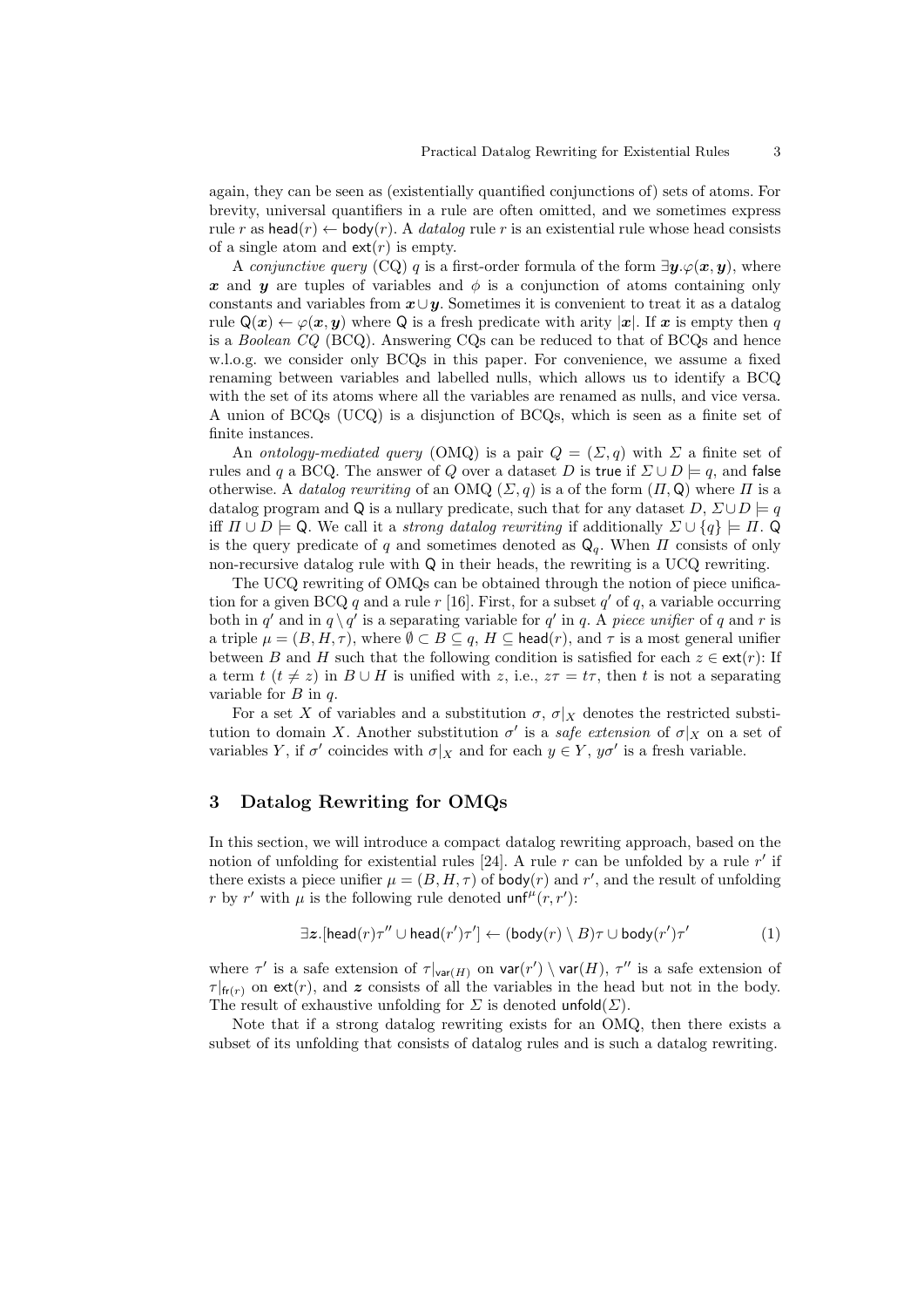**Lemma 1.** For an OMQ  $(\Sigma, q)$ , a strong datalog rewriting exists iff there exists a finite subset  $\Pi \subseteq \text{unfold}(\Sigma \cup \{q\})$  such that  $(\Pi, \mathsf{Q}_q)$  is such a datalog rewriting.

Clearly, a naive method to compute a datalog rewriting using the above unfolding is impractical, as the datalog rules obtained from unfolding can be very large (indeed, are often of unbounded sizes). In what follows, we introduce a practical approach for datalog rewriting by breaking up long datalog rules into smaller ones. It is known that every OMQ  $(\Sigma, q)$  can be transformed into an OMQ  $(\Sigma', q)$  whose rule heads have single atoms in a way that preserves query answering [8]. For convenience, in what follows, we assume  $\Sigma$  consists of rules of single-atom heads. As a first step, we present an alternative operator, which we simply call rewriting, between two existential rules.

**Definition 1.** For two rules r, r' and a piece unifier  $\mu = (B, H, \tau)$  of body(r) and r', the result of rewriting r by r' with  $\mu$ , denoted rew<sup> $\mu$ </sup>(r,r'), consists of the following rules

$$
P(\boldsymbol{x}_{r'})\tau \leftarrow body(r')\tau',\tag{2}
$$

$$
\exists z. \mathsf{R}(v) \leftarrow (\mathsf{body}(r) \setminus B)\tau \cup \{\mathsf{P}(\boldsymbol{x}_{r'})\tau\},\tag{3}
$$

$$
\alpha \leftarrow \mathsf{R}(v) \text{ for each } \alpha \in \mathsf{head}(r)\tau'' \cup \mathsf{head}(r')\tau', \qquad (4)
$$

$$
\exists z. [\mathsf{head}(r)\tau'' \cup \mathsf{head}(r')\tau'] \leftarrow (\mathsf{body}(r) \setminus B)\tau \cup \{\mathsf{P}(\boldsymbol{x}_{r'})\tau\},\tag{5}
$$

where  $\tau'$ ,  $\tau''$  are as in Equation (1),  $\boldsymbol{v}$  is a tuple of variables in head(r) $\tau'' \cup$ head(r') $\tau'$ ,  $z$  consists of all the variables in the head but not in the body, and  $P$  and  $R$  are fresh predicates with arities  $|\boldsymbol{x}_{r'}|$  and  $|\boldsymbol{v}|$ .

Note that rule  $(5)$  can be captured by rules  $(3)$  and  $(4)$ , yet it is included for the correctness of rewriting in some cases. We mark rule (5) as temporary which will be deleted after the rewriting is completed, and we will discuss in next section when the generation of such temporary rules are not necessary. Also, for rules of the form (3) that are not datalog rules, we also mark them for deletion.

We can use rew<sup> $\mu$ </sup> $(r, r')$  to replace unf<sup> $\mu$ </sup> $(r, r')$  in the unfolding of rules and it is not hard to see that the resulting set of rules are equivalent w.r.t. query answering. Indeed, if we allow fresh predicates P and R to be further unfolded, then the rewriting process generates strictly more rules than  $\text{unfold}(\Sigma)$ . However, it is clear that allowing the unfolding of fresh predicates forfeits their purpose, as they were introduced to break up long rules and their unfolding simply reverses it. Hence, it is natural to disallow unfolding of such fresh predicates.

Furthermore, it also does not make sense to introduce a different fresh predicate each time when the "same" piece unifier, i.e., up to variable renaming, is applied. This is achieved through a label function  $\lambda(\cdot)$  that maps each fresh predicate to a set of atoms. Formally, for predicates P and R in Definition 1,  $\lambda(P) = H\tau = \text{head}(r')\tau'$ and  $\lambda(R) = \gamma(\text{head}(r))\tau'' \cup \gamma(\text{head}(r'))\tau'$ , where  $\gamma(A(x)) = A(x)$  if A is a (non-fresh) predicate occurring in the initial rules and otherwise  $\gamma(A(\boldsymbol{x})) = \lambda(A)$ .

Finally, special handling for rewriting a query  $q$  by another rule  $r'$  is needed. In particular, the handling of head atoms is simpler, such that rew<sup> $\mu$ </sup> $(q, r')$  replaces rules  $(3)$ – $(5)$  with the following rules

$$
Q \leftarrow (body(q) \setminus B)\tau \cup \{P(\boldsymbol{x}_{r'})\tau\},\tag{6}
$$

$$
Q \leftarrow (body(q) \setminus B)\tau \cup body(r')\tau'. \tag{7}
$$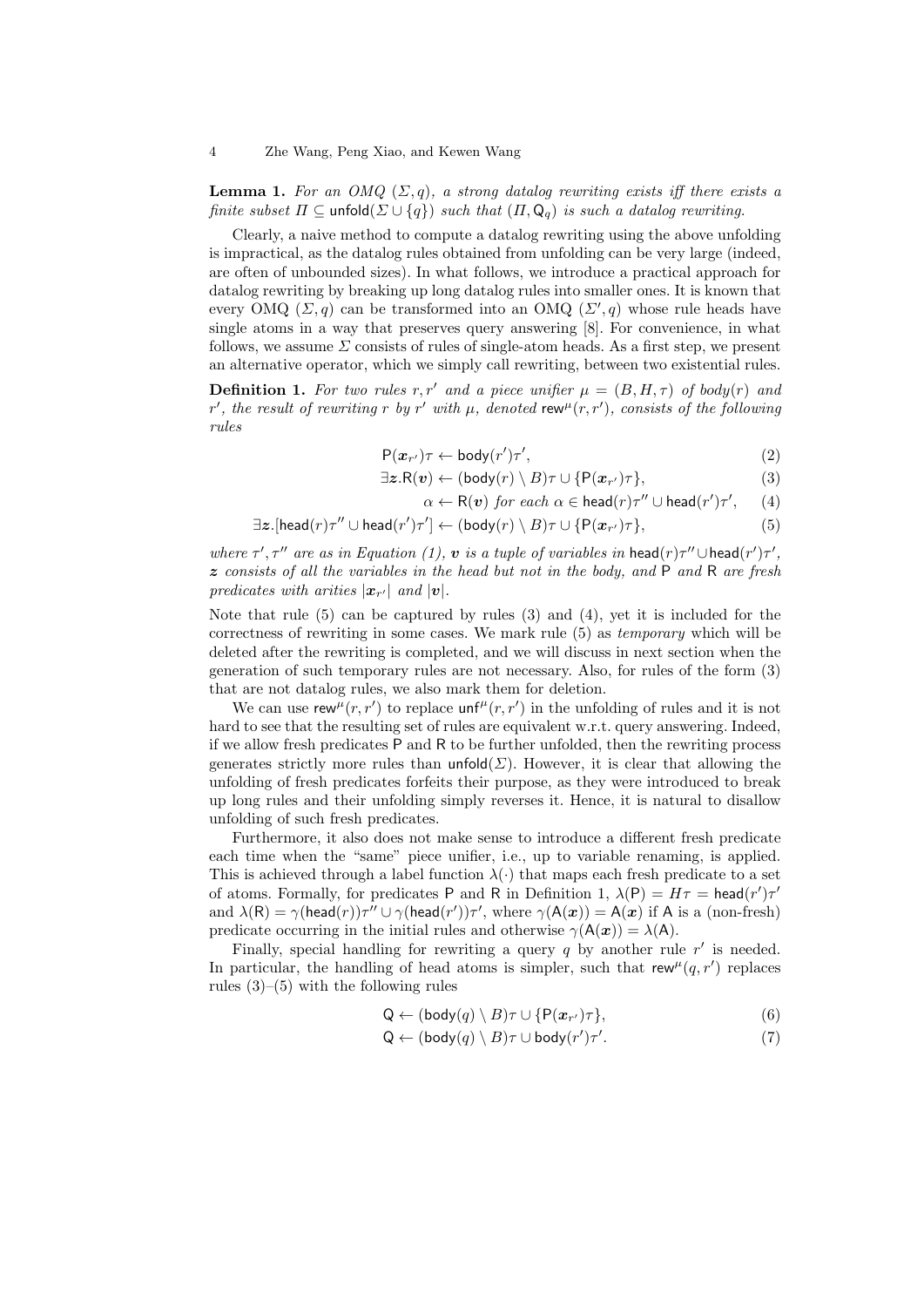Again, rule (7) can be captured by rules (2) and (6), yet it is included for the correctness of rewriting in some cases. It is also temporary rules to be deleted after the rewriting is completed.

We are ready to define the rewriting of a set of existential rules  $\Sigma$ .

**Definition 2.** The rewriting of a set of existential rules  $\Sigma$ , denoted rewrite( $\Sigma$ ) is the (possibly infinite) set of rules obtained by exhaustively applying rewriting between each pair of rules  $r, r'$  as in Definition 1 under the following conditions and by deleting temporary and non-datalog rules at the end:

- H does not contain any fresh predicate;
- If r is a query (i.e., has  $Q$  in the head), its rewriting follows (2), (6) and (7);
- For each introduced fresh predicate  $A \in \{P, R\}$  in an atom of the form  $A(x)$ , if there is an atom  $A'(\mathbf{x}')$  with  $A'$  another fresh predicate of the same type introduced in previous rewriting steps such that there is a most general unifier  $\sigma$  between  $\lambda(A)$ and  $\lambda(A')$  with  $x\sigma = x'\sigma$ , then reuse A' to replace A.
- Eliminate rule r if there is another rule r' and a homomorphism  $\sigma$  from  $\text{body}(r')$ to body(r) such that a safe extension  $\sigma'$  of  $\sigma$  exists with head(r') $\sigma'$  = head(r).

We use rewrite $_R(\Sigma)$  (resp., rewrite $_R(\Sigma)$ ) with  $R \subseteq \{(2), \ldots, (7)\}$  to denote the variant of rewrite( $\Sigma$ ) where temporary rules in R are not generated (resp., only rules in R are generated) during rewriting.

Example 1. Consider  $\Sigma_1 = \{r_1 : B(y) \leftarrow A(x, y), r_2 : \exists y.A(x, y) \leftarrow B(x)\}\$ and  $q =$  $Q \leftarrow A(x, y) \land A(y, z)$ . The (one step) rewriting of  $r_1$  by  $r_2$  results the following rules:

$$
r_3: \mathsf{P}_1(x) \leftarrow \mathsf{B}(x), \qquad r_4: \exists y. \mathsf{R}_1(x, y) \leftarrow \mathsf{P}_1(x), \qquad r_5: \mathsf{A}(x, y) \leftarrow \mathsf{R}_1(x, y),
$$

$$
r_6: \mathsf{B}(y) \leftarrow \mathsf{R}_1(x, y), \quad r_7: \exists y. [\mathsf{A}(x, y) \wedge \mathsf{B}(y)] \leftarrow \mathsf{P}_1(x),
$$

where  $\lambda(\mathsf{P}_1) = \{\mathsf{A}(x,y)\}\$ and  $\lambda(\mathsf{R}_1) = \{\mathsf{A}(x,y),\mathsf{B}(y)\}.$ Rewriting q by  $r_2$ , by  $r_1$ , and then by  $r_2$  leads to (not a complete list of) rules:

$$
r_8: \mathsf{Q} \leftarrow \mathsf{A}(x, y) \land \mathsf{P}_1(y), \quad r_9: \mathsf{Q} \leftarrow \mathsf{A}(x, y) \land \mathsf{B}(y),
$$
  
\n
$$
r_{10}: \mathsf{P}_2(y) \leftarrow \mathsf{A}(z, y), \qquad r_{11}: \mathsf{Q} \leftarrow \mathsf{A}(x, y) \land \mathsf{P}_2(y), \quad r_{12}: \mathsf{Q} \leftarrow \mathsf{A}(x, y) \land \mathsf{A}(z, y),
$$
  
\n
$$
r_{13}: \mathsf{Q} \leftarrow \mathsf{P}_1(x), \qquad r_{14}: \mathsf{Q} \leftarrow \mathsf{B}(x).
$$

Note that  $P_1$  is reused; also, rules  $r_{13}$  and  $r_{14}$  cannot be obtained without keeping temporary rules  $r_9$  and  $r_{12}$  during the rewriting.

Now we establish the soundness and completeness of our datalog rewriting.

**Proposition 1.** For an OMQ  $Q = (\Sigma, q)$ , let  $\Pi$  = rewrite( $\Sigma \cup \{q\}$ ) (resp.,  $\Pi$  = rewrite $|_{(5)}(\Sigma \cup \{q\})$  or  $\Pi =$  rewrite $|_{(7)}(\Sigma \cup \{q\})$ . If  $\Pi$  is finite then  $(\Pi, \mathsf{Q}_q)$  is a datalog rewriting of Q.

*Proof (Sketch)*. We want to show for each dataset  $D$ ,  $\Sigma \cup D \models q$  iff  $\Pi \cup D \models \mathsf{Q}_q$ . First, we only need to establish "if" direction for  $\Pi$  = rewrite( $\Sigma \cup \{q\}$ ), which can be checked inductively through the unfolding of rules in  $\Pi$ . In particular, consider the unfolding of (reused) fresh predicates in two rules  $r_1$  and  $r_2$  of the form  $Q \leftarrow B_1 \cup \{A(x)\}\$ and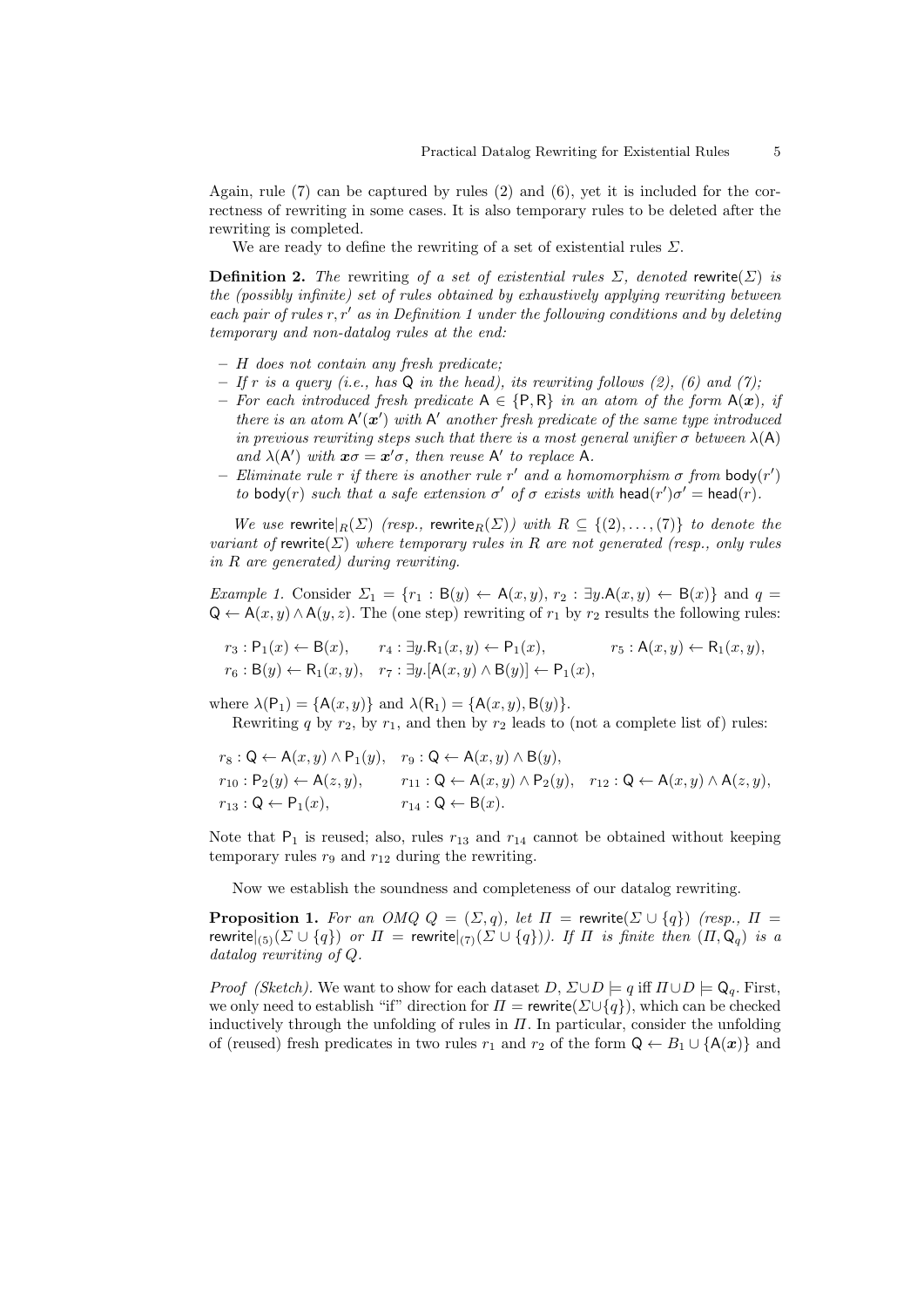$A(x) \leftarrow B_2$ , where A is a fresh predicate and  $B_1, B_2$  do not contain fresh predicates. Suppose  $\lambda(A) = H(y, z)$  with some substitution  $\sigma$  such that  $y\sigma = x$ , then by the definition of rewriting and unfolding, there are rules (up to variable renaming)  $Q \leftarrow$  $B_1 \cup H'\sigma$  with  $H' \subseteq H$  and  $H\sigma \leftarrow B_2$  from unfold( $\Sigma \cup \{q\}$ ). Note that the predicate reuse condition in Definition 2 ensures that  $H'\sigma$  is a piece for unification. Thus, the result of unfolding  $r_1$  by  $r_2$  is in unfold( $\Sigma \cup \{q\}$ ). This can be extended to the cases where  $B_1, B_2$  contain fresh predicates.

Also, we only need to show the "only if" direction for  $\Pi = \text{rewrite}|_{(5)}(\Sigma \cup \{q\})$ and  $\Pi$  = rewrite $|_{(7)}(\Sigma \cup \{q\})$ , and we only need to show for each rule  $r \in \mathsf{unfold}(\Sigma \cup$  $\{q\}$ ) with head Q, r also occurs in unfold( $\Pi$ ) (up to variable renaming). We only demonstrate the proof for  $\Pi = \text{rewrite}|_{(7)}(\Sigma \cup \{q\})$ . We show this by an induction on forward chaining, i.e., consider an unfolding chain: (i)  $r_1, \ldots, r_n \in \Sigma \cup \{q\}$ , (ii) for  $i \geq 2$ ,  $r_{i,\dots,1}$  is the result of unfolding  $r_i$  by  $r_{i-1,\dots,1}$ , and (iii)  $r_n = q$ . For the first two rules  $r_1, r_2$  in the chain,  $r_{2,1}$  is of the form (1), and it has corresponding results of rewriting, rules (5) and (2), denoted  $r_{2,1}^{(5)}$  and  $r_{2,1}^{(2)}$ . The head of  $r_{2,1}$  is preserved in  $r_{2,1}^{(5)}$  for further unfolding and the body of  $r_{2,1}$  can be reconstructed through (unfolding)  $r_{2,1}^{(5)}$  and  $r_{2,1}^{(2)}$ . For each rule  $r_i$   $(i \geq 2)$ , there is a rule  $r_{i,\dots,1}^{(5)}$  in the process of rewriting that rewrites it to  $r_{i,\dots,1}^{(5)}$  and  $r_{i,\dots,1}^{(2)}$ , such that the head of  $r_{i,\dots,1}$  is preserved in  $r_{i,\dots,1}^{(5)}$  for further unfolding and the body of  $r_{i,\dots,1}$  can be reconstructed through (unfolding)  $r_{i,\ldots,1}^{(5)}$  and  $r_{i,\ldots,1}^{(2)}$ . Finally, the body of  $r_{n,\ldots,1}$  can be reconstructed by unfolding  $r_{n,\ldots,1}^{(5)}$ and  $r_{i,\dots,1}^{(2)}$  for all  $1\leq i\leq n$  in  $\Pi$ . That is,  $r=r_{n,\dots,1}$  is in unfold $(\Pi)$ .

### 4 Datalog Rewritable Classes

The process of rewriting introduced in the previous section does not necessarily terminate; for example, it does not terminate on  $\Sigma_2 = \{\exists z.\mathsf{A}(z,x) \leftarrow \mathsf{A}(x,y)\}.$  It is not hard to see that the termination issue is caused by the generation of temporary rules. If we disallow the generation of temporary rules, the rewriting always terminates.

**Lemma 2.** For a set of rules  $\Sigma$ , the computation of rewrite $|_{(5),(7)}(\Sigma)$  always terminates and the result is finite.

This can be seen as follows. Suppose the maximum number of atoms in the initial rule bodies is m. For each rule of the forms  $(2)-(4)$  and  $(6)$ , it has a single atom head and its body has at most m atoms. Also, for each fresh predicate P,  $\lambda(P)$  consists of a single head atom of an initial rule (up to variable renaming). Similarly, for each fresh predicate R,  $\lambda(R)$  consists of at most m head atoms of initial rules, as each rewriting step may add one atom to the head and rule  $(3)$  can be rewritten at most m times (noting that unfolding of fresh predicates is disallowed).

In what follows, we discuss several classes of rules on which (finite) datalog rewritings can be obtained by restricting the generation temporary rules. We start by defining a novel class called separable rule sets, which is through adapting a marking procedure from [17].

We use  $z_r$  to denote an existential variable z in rule r. For a set of rules  $\Sigma$ , an atom  $\alpha$  and a variable x occurring at position i in  $\alpha$ , we mark the position with a minimum set of variables  $M(i, \alpha)$  satisfying the following conditions: (i) if head(r) =  $\alpha$  for some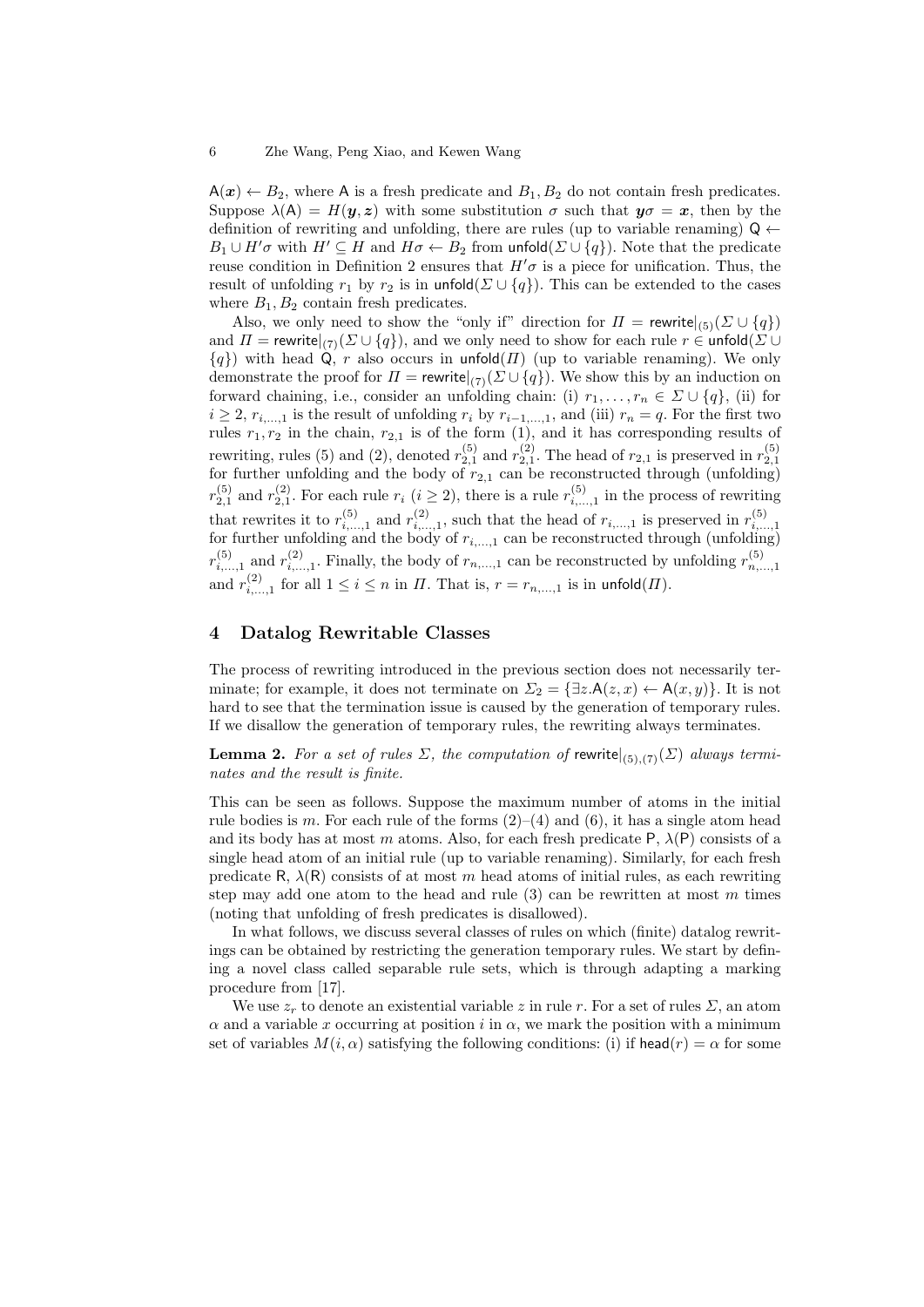$r \in \Sigma$  with  $x \in \text{ext}(r)$  then  $M(i, \alpha) = \{x_r\}$ ; (ii) if head $(r) = \alpha$  for some  $r \in \Sigma$  with  $x \in \text{fr}(r)$  then  $M(i, \alpha)$  is the intersection of all  $M(j, \beta)$  s.t.  $\beta \in \text{body}(r)$  and x occurs at position j in atom  $\beta$ ; (iii) if  $\alpha \in \mathsf{body}(r)$  then  $M(i, \alpha)$  is the union of  $M(i, \mathsf{head}(r'))$ for all  $r' \in \Sigma$  s.t. r can be unfolded by r' with  $\alpha$  unified with head(r').

**Definition 3.** A set of rules  $\Sigma$  is separable if for each rule  $r \in \Sigma$ , there do not exists a variable x shared by two body atoms such that the intersection of all  $M(i, \alpha)$ , for each atom  $\alpha \in \text{body}(r)$  and each position i that x occurs in  $\alpha$ , is non-empty.

It is not hard to see that  $\Sigma_2$  is separable.

The class of shy rule sets is proposed in [17]. Intuitively, a set of rules is shy if no existential variable occurs in a position of a relation where a join variable occurs in a rule body, neither can two variables occurring in such (existential-variable) positions of the body also occur in the same head atom.

Proposition 2. Each rule set that is shy is also separable.

This can be seen from that any rule set violating separability also violates Condition 1 of shyness [17]. However, the converse of the proposition is not necessarily true and  $\Sigma_2 \cup {\mathcal{B}(x, y) \leftarrow \mathsf{A}(x, u) \wedge \mathsf{A}(y, v)}$  is such a case.

**Proposition 3.** For a OMQ  $(\Sigma, q)$  such that  $\Sigma \cup \{q\}$  is separable, rewrite<sub>(2),(6)</sub> $(\Sigma \cup$  ${q}$ ) is a datalog rewriting of  $(\Sigma, q)$ .

Intuitively, the proof is based on the fact that the unfolding of rules in  $\Sigma \cup \{q\}$  only involves a single atom in the body each time, and thus the result of unfolding can be reconstructed from the result of rewriting even if the bodies are separated.

The class of sticky rule sets is introduced in [6], which are shown to be first-order rewritable. The key idea is that fresh variable generated during backward chaining cannot occur in two separate atoms [21]. The two classes of sticky and separable rules are incomparable; for instance,  $\Sigma_3 = \{A(x, y) \leftarrow A(x, z) \wedge A(z, y)\}\$ is separable but not sticky, and  $\Sigma_1 \cup \{C(x, y, z) \leftarrow A(x, y) \land A(y, z)\}\$  (where  $\Sigma_1$  is from Example 1) is sticky but not separable.

**Proposition 4.** For a OMQ  $(\Sigma, q)$  such that  $\Sigma$  is sticky, rewrite<sub>(2),(6),(7)</sub> $(\Sigma \cup \{q\})$  is a datalog rewriting of  $(\Sigma, q)$ .

Indeed, the proposition holds for all finite unification sets [2], as the backward chaining always terminates on such rule sets and hence rewrite<sub>(2),(6)</sub>,(7)( $\Sigma \cup \{q\}$ ) (in particular, rules of the form (7)) is finite. Moreover, if we disallow the reuse of fresh predicates, the resulting datalog rewriting is a non-recursive one.

Finally, we are also interested in the class of acyclic rule sets, for which various notions of acyclicity have been proposed [11], which guarantees the termination of forward chaining (i.e., on certain chase procedures).

**Proposition 5.** For a OMQ  $(\Sigma, q)$  such that  $\Sigma$  is acyclic, rewrite $|_{(7)}(\Sigma \cup \{q\})$  is a datalog rewriting of  $(\Sigma, q)$ .

It can be seen from that the acyclicity conditions guarantee the Skolem chase terminates on critical instances [11], which avoids the generation of infinitely many Skolemised terms. In our case, it avoids the generation of infinitely many existential variables in the heads of rules (5), whereas the sizes of their bodies are always bounded. Hence, the number of such rules is finite, and rewrite $|_{(7)}(\Sigma \cup \{q\})$  is finite.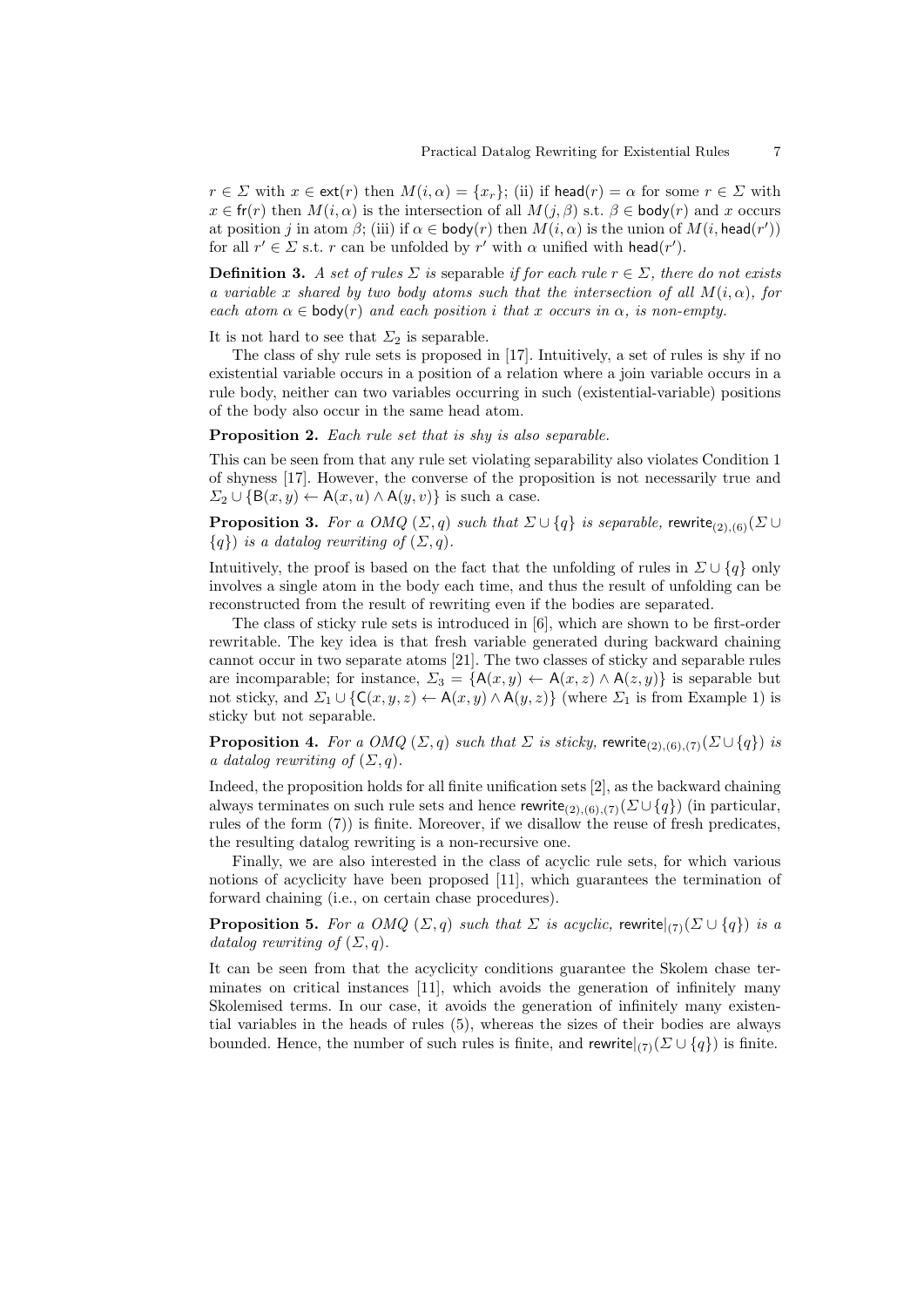8 Zhe Wang, Peng Xiao, and Kewen Wang

#### 5 A Rewriting Algorithm

In this section, we introduce a practical algorithm for computing datalog rewritings of the form rewrite $|_{(5)}(\Sigma)$ , which can be configured to compute rewrite $|_{(5),(7)}(\Sigma)$  and rewrite<sub>(2),(6),(7)</sub>( $\Sigma$ ). It can also be easily adapted to compute rewrite $|_{(7)}(\Sigma)$ . Inspired by [12], we compute a decomposed representation of the heads and bodies of the resulting rules from unfolding, such that (i) the representation is compact due to structure sharing, (ii) the datalog rewriting rewrite $|_{(5)}(\Sigma)$  can be conveniently extracted from such a representation, and (iii) the complete rules from unfolding  $(e.g., rule 7)$  can be reconstructed via backtracking.

For a set of rules  $\Sigma$  whose maximum number of body atoms is m, we define a rewriting graph to be a direct graph  $(N, E)$  whose nodes in N are of the form  $(R, I)$ , where R and I each consists of at most  $m$  atoms, and whose edges in  $E$  are labelled with piece unifiers. Each node  $n = (R, I)$  is associated with two fresh predicates  $P_n$ and  $R_n$ , and we reuse fresh predicates as in Section 3 through a label function  $\lambda(\cdot)$ . For each node  $n = (R, I)$ , let  $u_n = \text{fr}(R \leftarrow I)$  and  $v_n = \text{var}(R)$ . Intuitively, an edge from node  $n = (R, I)$  to node  $n' = (R', I')$  labelled with  $\mu = (B, H, \tau)$  represents a set of rules (i.e., rules  $(2)$ – $(4)$  and  $(6)$ ) obtained during rewriting as follows:

$$
\mathsf{P}_{n'}(\mathbf{u}_{n'}) \leftarrow I', \qquad \text{corresponding to (2)}
$$
  

$$
\exists \mathbf{z} . \mathsf{R}_{n'}(\mathbf{v}_{n'}) \leftarrow (I \setminus B)\tau \cup \{\mathsf{P}_{n'}(\mathbf{u}_{n'})\}, \qquad \text{corresponding to (3) and (6)}
$$
  

$$
\alpha \leftarrow \mathsf{R}_{n'}(\mathbf{v}_{n'}) \text{ for each } \alpha \in R', \qquad \text{corresponding to (4)}
$$

where  $z$  consists of all the variables in the head but not in the body. For a rewriting graph  $G$ ,  $\text{dlg}(G)$  is the set of datalog rules obtained as above from the edges of G.

Now, we present the algorithm for computing rewriting graphs. Note that similar as the rule elimination in Definition 2, for a new node  $n = (R, I)$ , if there is an existing node  $n' = (R', I')$  and a homomorphism  $\sigma$  from I' to I such that a safe extension  $\sigma'$ of  $\sigma$  exists with  $R \subseteq R' \sigma'$ , then n should be eliminated. In Algorithm 1, actions with a  $*$  are subject to the reuse of fresh predicates and node elimination. Also,  $\tau'$  and  $\tau''$ denote safe extensions of  $\tau$  as in Equation (1).

In Algorithm 1, we first initialise the nodes to be the pairs of heads and bodies of existing rules (line 2) and use a queue  $\Gamma$  to store the nodes representing rules to be rewritten (line 4 onwards). Since a piece unifier cannot contain a fresh predicate (by Definition 2 and guaranteed in line 7), only original rules or rules of the forms (2), (3), (6) and (7) need to be rewritten, and only original rules or rules of the form (4) with head  $\alpha$  can rewrite such rules. Lines 9–21 are the rewriting process, with lines  $10-12$  corresponding to the rewriting of an original rule or a rule  $(2)$ , and lines 13–15 corresponding to that of rules (3) and (6). The rewriting produces 2 new node (subject to predicate reuse and node elimination): node  $n''$  represents the generated rules  $(2)$ – $(4)$  and  $(6)$ , and is added to N. It is added to the queue for the further rewriting of rule (2); node  $n^{\dagger}$  is not added to N but is added to the queue for the further rewriting of rules (3) and (6). Note that temporary rules of the form (7) need to be generated to ensure the correctness. The generation of their representations is achieved through backtracking (lines  $22-27$ ). It is not hard to verify that rule (7) corresponds to  $\exists z.R_n(v_n) \leftarrow S$ .

We establish the correctness of Algorithm 1 as follows.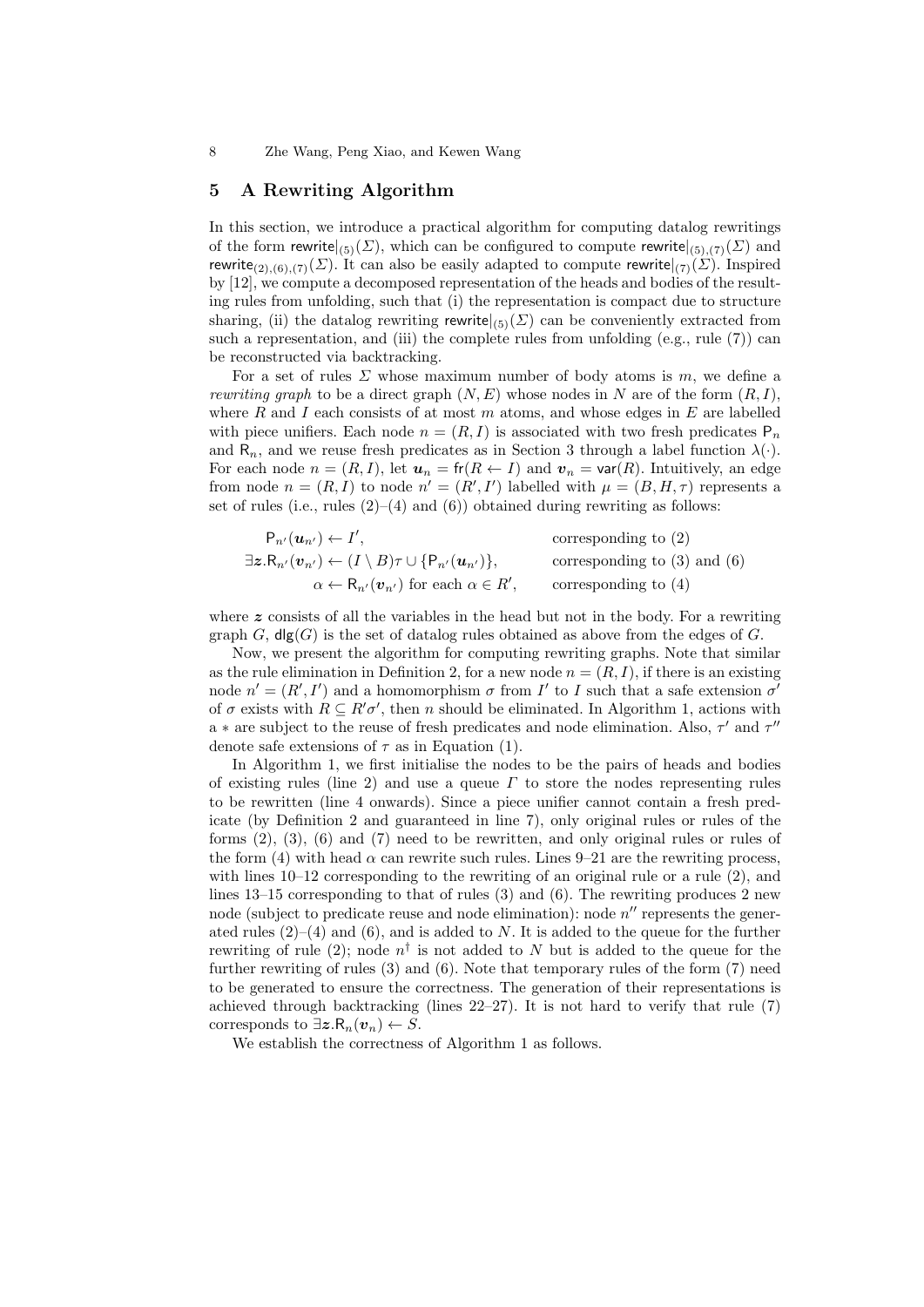| Argorium 1: Compute Rewriting Graphs                                                                                                                 |  |  |  |  |  |  |  |  |
|------------------------------------------------------------------------------------------------------------------------------------------------------|--|--|--|--|--|--|--|--|
| <b>input</b> : A set of existential rules $\Sigma$                                                                                                   |  |  |  |  |  |  |  |  |
| <b>output:</b> A rewriting graph $(N, E)$                                                                                                            |  |  |  |  |  |  |  |  |
| 1 begin                                                                                                                                              |  |  |  |  |  |  |  |  |
| initialise $N := \{(\text{head}(r), \text{body}(r)) \mid r \in \Sigma\}$ and $E := \emptyset$ ;                                                      |  |  |  |  |  |  |  |  |
| assign* fresh predicates $P_n$ , $R_n$ to each $n = (R, I) \in N$ with $\lambda(P_n) = \lambda(R_n) = R$ ;<br>3                                      |  |  |  |  |  |  |  |  |
| let $\Gamma$ be a queue and initially $\Gamma := N$ ;                                                                                                |  |  |  |  |  |  |  |  |
| while $\Gamma \neq \emptyset$ do                                                                                                                     |  |  |  |  |  |  |  |  |
| take $n = (R, I)$ popped from $\Gamma$ ;                                                                                                             |  |  |  |  |  |  |  |  |
| <b>foreach</b> $n' = (R', I') \in N$ and $\alpha \in R'$ containing no fresh predicate <b>do</b>                                                     |  |  |  |  |  |  |  |  |
| consider rule $r := \alpha \leftarrow I'$ ;                                                                                                          |  |  |  |  |  |  |  |  |
| <b>for<br/>each</b> piece unifier $\mu = (B, H, \tau)$ of I and r do                                                                                 |  |  |  |  |  |  |  |  |
| if $n \in N$ then                                                                                                                                    |  |  |  |  |  |  |  |  |
| take $n'' := (R'', I'\tau')$ where $R'' = R\tau'' \cup {\alpha\tau'}$ if R is a singleton;                                                           |  |  |  |  |  |  |  |  |
| otherwise $R'' = \{P_n(\boldsymbol{u}_n)\tau'', \alpha\tau'\};$                                                                                      |  |  |  |  |  |  |  |  |
| assign* a fresh predicate $R_{n''}$ and let $\lambda(R_{n''}) := \lambda(P_n)\tau'' \cup {\alpha\tau'}$ ;                                            |  |  |  |  |  |  |  |  |
| else                                                                                                                                                 |  |  |  |  |  |  |  |  |
| take $n'' := (R'', I'\tau')$ where $R'' = R\tau'' \cup {\alpha\tau'}$ if R is a singleton;                                                           |  |  |  |  |  |  |  |  |
| otherwise $R'' = \{R_n(\mathbf{v}_n)\tau'', \alpha\tau'\};$                                                                                          |  |  |  |  |  |  |  |  |
| assign <sup>*</sup> a fresh predicate $R_{n''}$ and let $\lambda(R_{n''}) := \lambda(R_n)\tau'' \cup {\alpha\tau'};$                                 |  |  |  |  |  |  |  |  |
| assign <sup>*</sup> a fresh predicate $P_{n''}$ and let $\lambda(P_{n''}) := \alpha \tau'$ ;                                                         |  |  |  |  |  |  |  |  |
| add <sup>*</sup> n'' to N and $(n, n'')$ to E labelled with $\mu$ ; push <sup>*</sup> n'' to $\Gamma$ ;                                              |  |  |  |  |  |  |  |  |
| take $n^{\dagger} := (R'', (I \setminus B)\tau \cup \{P_{n''}(u_{n''})\});$                                                                          |  |  |  |  |  |  |  |  |
| assign* a fresh predicate $R_{n^{\dagger}}$ and let $\lambda(R_{n^{\dagger}}) = \lambda(R_n)\tau'' \cup {\alpha\tau'};$                              |  |  |  |  |  |  |  |  |
| push <sup>*</sup> $n^{\dagger}$ to $\Gamma$ ;                                                                                                        |  |  |  |  |  |  |  |  |
|                                                                                                                                                      |  |  |  |  |  |  |  |  |
| initialise $p := n$ and $S := I$ ;                                                                                                                   |  |  |  |  |  |  |  |  |
| while p has a parent $n' = (R', I')$ and $n' \neq n$ do                                                                                              |  |  |  |  |  |  |  |  |
| suppose the path from n' to n has labels $(B_1, H_1, \tau_1), \ldots, (B_m, H_m, \tau_m)$ ;                                                          |  |  |  |  |  |  |  |  |
| let $p := n'$ and $S := S \cup (I' \setminus B_1)\tau_1 \cdots \tau_m$ ;                                                                             |  |  |  |  |  |  |  |  |
| take $n^{\ddagger} := (R, S)$ and reuse the predicate $\mathsf{R}_{n^{\ddagger}} := \mathsf{R}_{n}$ ; push <sup>*</sup> $n^{\ddagger}$ to $\Gamma$ ; |  |  |  |  |  |  |  |  |
| return $(N, E);$                                                                                                                                     |  |  |  |  |  |  |  |  |
|                                                                                                                                                      |  |  |  |  |  |  |  |  |

Algorithm 1: Compute Rewriting Graphs

**Theorem 1.** For a set of rules  $\Sigma$ , if rewrite $|_{(5)}(\Sigma)$  is finite then Algorithm 1 computes a finite rewriting graph G such that  $\text{dlg}(G) \equiv \text{rewrite}|_{(5)}(\Sigma)$ .

# 6 Experiments

We have implemented a prototype system Drewer (Datalog REWriting for Existential Rules), where the piece unification implementation is adapted from the first-order rewriting system Graal  $[13]$ , and used  $RDFox<sup>1</sup>$  as the datalog engine. We conducted two set of experiments to evaluate the performance of our system. All experiments were performed on a desktop machine with a processor at 3.30 GHz and 8GB of RAM.

<sup>1</sup> https://www.cs.ox.ac.uk/isg/tools/RDFox/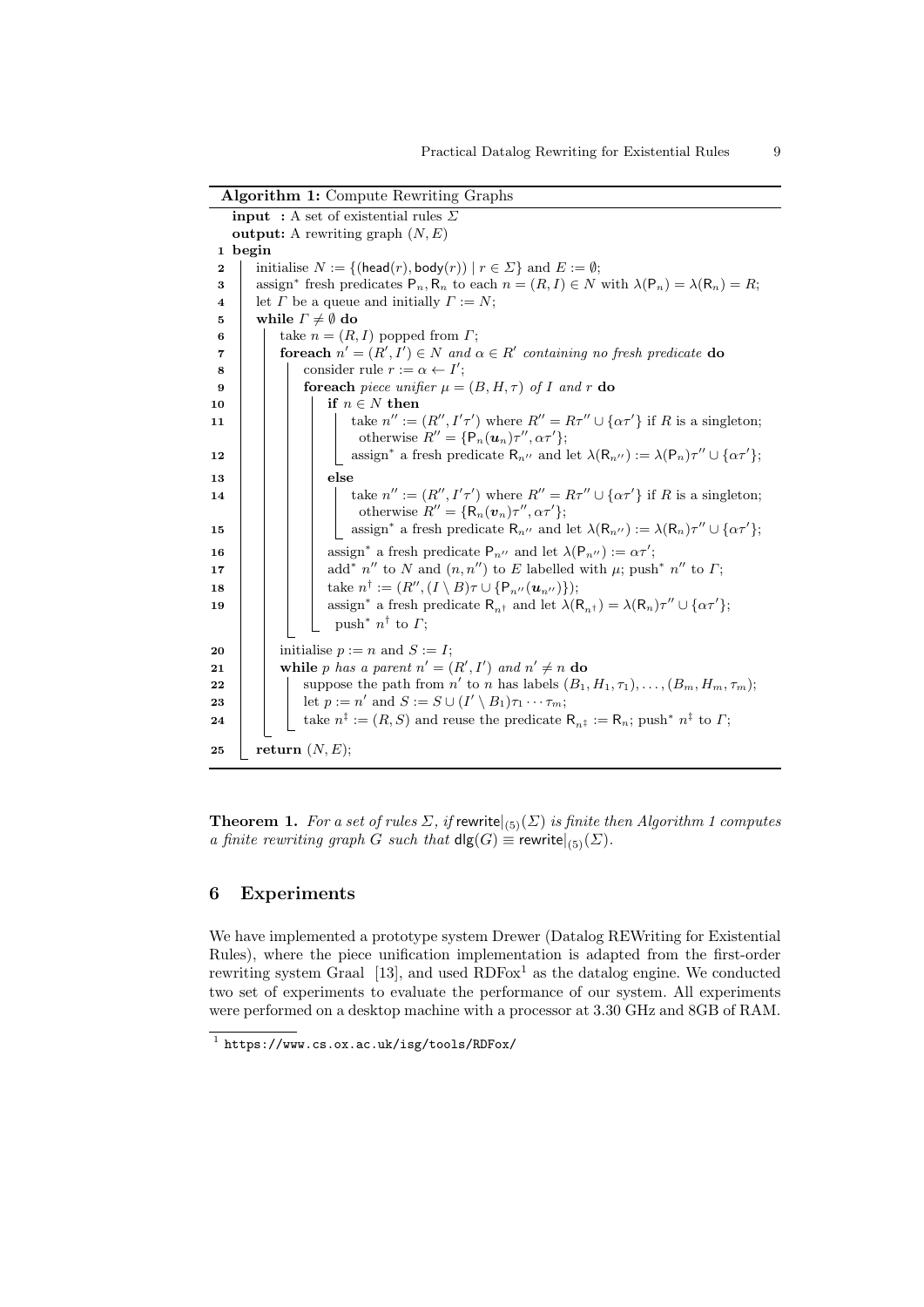#### 10 Zhe Wang, Peng Xiao, and Kewen Wang

In the first set of experiments, we compared our system with state-of-the-art query rewriting systems regarding the compactness and efficiency of query rewriting. In particular, Graal is a first-order rewriting system for existential rules, Iqaros [23] is a first-order rewriting system for OWL 2 DL featured in its rewriting minimisation, and Rapid [22] is a datalog rewriting system for DL-Lite and  $\mathcal{EL}$  based on optimised resolution. For benchmark ontologies and queries, we selected 3 commonly used ontologies [13], which are DL-Lite versions of Adolena (A), OpenGALEN2 (G), and StockExchange (S). Each of the ontologies comes with 5 conjunctive queries.

Table 1 records the sizes and times for query rewriting, where sizes are measured by the numbers of atoms and the times are in milliseconds.

| Ontology | Query |                | Rewriting Size |                | Rewriting Time |                |                |          |
|----------|-------|----------------|----------------|----------------|----------------|----------------|----------------|----------|
|          |       | <b>UCQ</b>     | Drewer         | Graal          | Drewer         | Graal          | Rapid          | Igaros   |
| А        | $q_1$ | 27             | 54             | $\overline{2}$ | 26             | 15             | 9              | 3        |
|          | $q_2$ | 50             | 32             | $\overline{2}$ | 3              | 3              | 5              | 3        |
|          | $q_3$ | 104            | 32             | 1              | 3              | 8              | 6              | 18       |
|          | $q_4$ | 224            | 35             | $\overline{2}$ | $\overline{2}$ | 3              | 15             | 10       |
|          | $q_5$ | 624            | 37             | 1              | 3              | $\overline{2}$ | 20             | 312      |
| G        | $q_1$ | $\overline{2}$ | 3              | 1              | 62             | 6              | 5              | 5        |
|          | $q_2$ | 1152           | 1276           |                | 70             | 50             | 41             | 4040     |
|          | $q_3$ | 488            | 80             | 5              | 99             | 45             | 20             | 5779     |
|          | $q_4$ | 147            | 155            | 1              | 60             | 3              | $\overline{2}$ | 402      |
|          | $q_5$ | 324            | 59             | 19             | 68             | 34             | 9              | 7206     |
| S        | $q_1$ | 6              | 10             | 1              | 11             | 7              | 6              | $\theta$ |
|          | $q_2$ | $\overline{2}$ | 30             | 1              | 1              | $\overline{0}$ | $\overline{2}$ | 3        |
|          | $q_3$ | 4              | 15             | 1              | 3              | 1              | $\overline{2}$ | 11       |
|          | $q_4$ | 4              | 30             | 1              | $\Omega$       | 1              | $\overline{2}$ | 8        |
|          | $q_5$ | 8              | 16             | 1              |                | 5              | 3              | 117      |

Table 1: Comparison on query rewriting.

Both Rapid and Iqaros output minimal rewritings of the same sizes recorded under "UCQ". To achieve efficiency as well as compactness in rewriting, Graal makes use of the so called rule compilation, which leads to its small rewriting output. Yet, the results of rewriting produced by Graal are not standard UCQs, which have to be evaluated through a special homomorphism mechanism, and thus cannot be directly handled by DBMSs for datalog engines. We can see that the benefit of datalog rewriting w.r.t. sizes compared to UCQ rewritings becomes obvious when large UCQ rewritings are generated ( $\geq 50$ ), with two exceptions  $q_2$  and  $q_4$  on G. This is because the ontology has a large number of simple axioms. For rewriting times, the performance of our system is comparable to Graal and Rapid, with an exception on G due to the reason discussed before.

In the second set of experiments, we compared our system with existing end-toend in-memory (as our system is in-memory) query answering systems regarding time efficiency. We use RDF4j as the data store of Graal. Another system we compared is Pagoda [25], which is not a standard rewriting system, but a hybrid system combining a datalog engine and an OWL 2 reasoner. To compare with Graal and Iqaros, we used the DL-Lite versions of two widely used ontologies, LUBM and Reactome [25].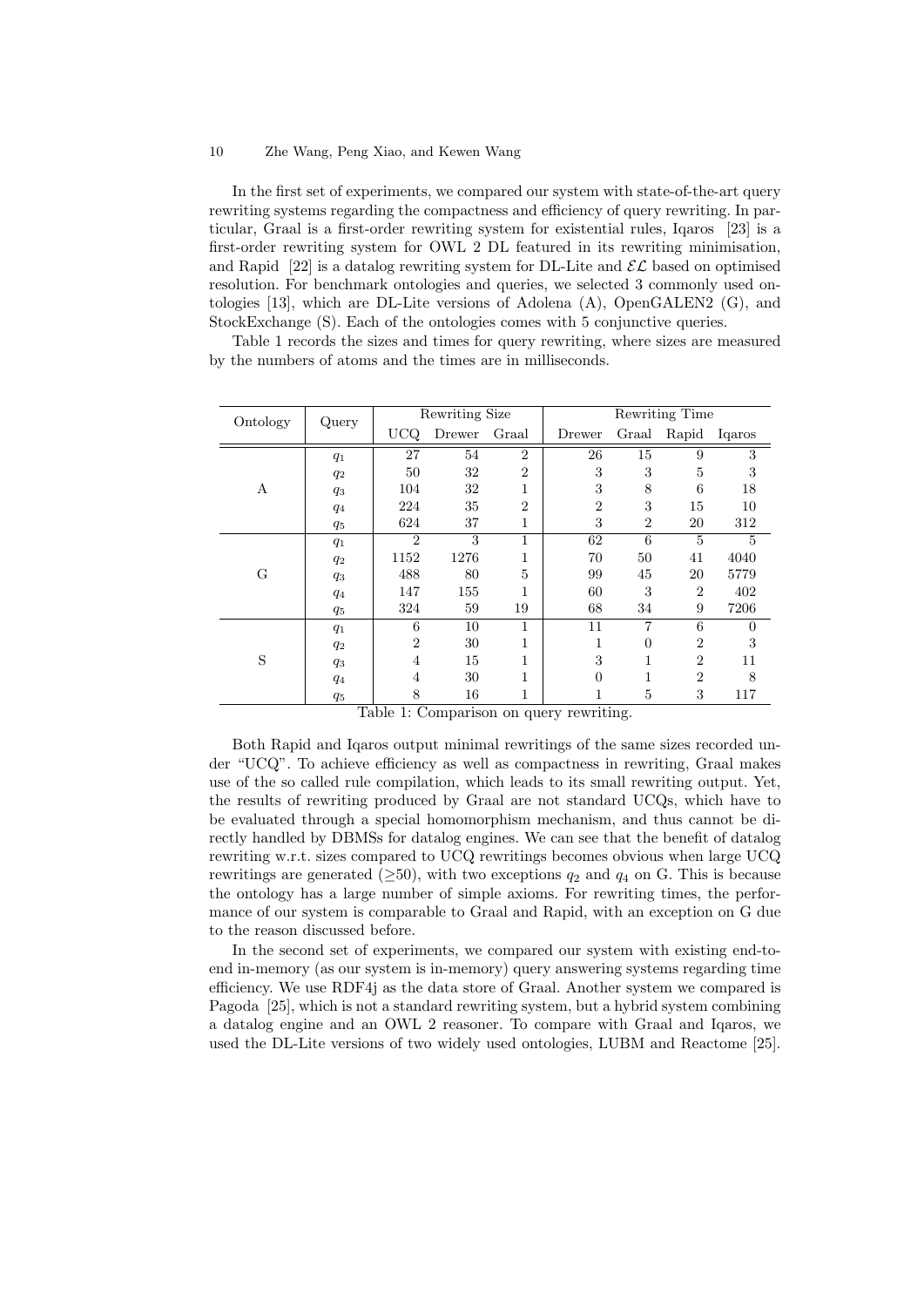| Ontology | Query | Drewer |      | Graal  |       | Pagoda |      | Igaros |      |
|----------|-------|--------|------|--------|-------|--------|------|--------|------|
|          |       | Pre    | Eval | Pre    | Eval  | Pre    | Eval | Pre    | Eval |
| LUBM     | $q_1$ |        | 1.49 |        | 4.73  |        | 0.82 |        | 0.00 |
|          | $q_2$ |        | 0.46 |        | 13.87 |        | 0.00 |        | 0.00 |
|          | $q_3$ | 22.94  | 0.03 | 200.74 | 0.00  | 121.98 | 0.95 | 22.3   | 0.01 |
|          | $q_4$ |        | 1.48 |        | 0.00  |        | 0.39 |        | 0.02 |
|          | $q_5$ |        | 1.49 |        | 0.18  |        | 0.65 |        | 0.03 |
| Reactome | $q_1$ |        | 0.04 |        | 5.15  |        | 0.03 |        | 0.01 |
|          | $q_2$ |        | 0.07 |        | 5.35  |        | 0.02 |        | 0.00 |
|          | $q_3$ | 7.83   | 0.08 | 59.80  | 5.03  | 13.73  | 0.01 | 8.46   | 0.00 |
|          | $q_4$ |        | 0.07 |        | 5.05  |        | 0.01 |        | 0.01 |
|          | $q_5$ |        | 0.07 |        | 5.12  |        | 0.02 |        | 0.00 |

As Reactome comes with over 100 queries, we randomly selected 5 queries. Table 2 records the times (in seconds) on pre-processing (Pre) and query evaluation (Eval).

Table 2: Comparison on query answering.

Our system showed superior performance in most cases compared to Graal, which is possibly due to the special homomorphism mechanism implemented in it. both of which took significantly more time in pre-processing. Considering only the query evaluation times, Drewer is comparable to Pagoda, whereas Pagoda took more preprocessing time for the materialization of upper-bound and lower-bound datalog programs. Iqaros shows best performance among all the systems, while the performance of Drewer is comparable on Reactome. Note that Iqaros is specialised for first-order rewritable OWL 2 DL ontologies, whereas Drewer is for more general existential rules.

## 7 Conclusion

In this paper, we have presented a novel approach to datalog rewriting for existential rules and introduced a new datalog rewritable class, the separable rule sets, which generalises the class of shy rule sets. Furthermore, we presented a practical algorithm for computing datalog rewritings and established its correctness. Finally, we implemented and evaluated our prototype system Drewer, which is to the best of our knowledge, the first datalog rewriting system for existential rules. Our system demonstrated superior or comparable performance compared to state-of-the-art rewriting and query answering systems.

For future work, we are working on identifying a more general class of datalog rewritable existential rules, optimising our rewriting algorithm and implementation, and conducting further evaluation on more complex ontologies and queries.

### References

- 1. S. Ahmetaj, M. Ortiz, and M. Simkus. Rewriting guarded existential rules into small datalog programs. In Proc. of ICDT-18, pp. 4:1–4:24, 2018.
- 2. J.-F. Baget, M. Leclère, M.-L. Mugnier, and E. Salvat. On rules with existential variables: Walking the decidability line. Artif. Intell., 175(9-10):1620–1654, 2011.